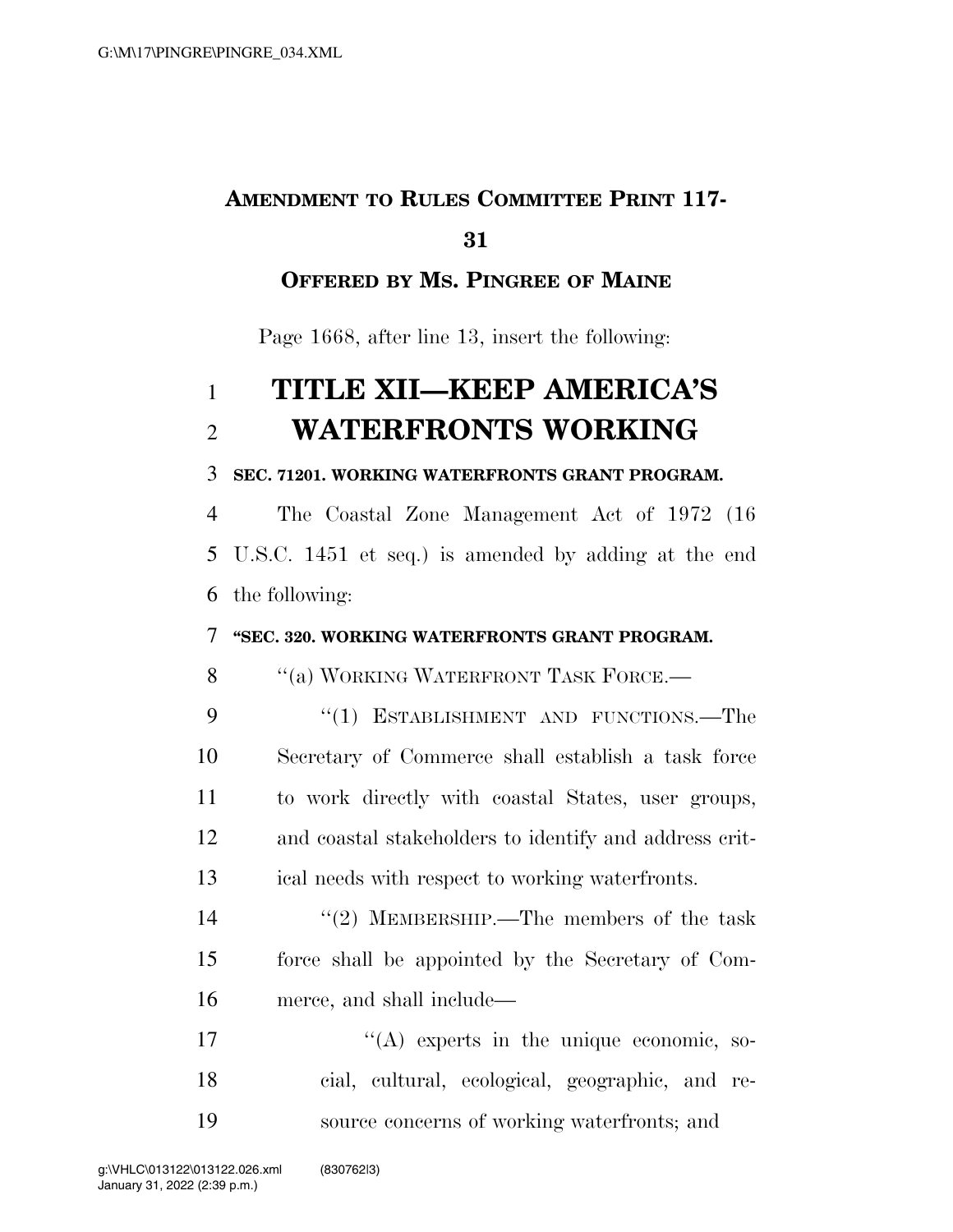| $\mathbf{1}$   | "(B) representatives from the National          |
|----------------|-------------------------------------------------|
| $\overline{2}$ | Oceanic and Atmospheric Administration's Of-    |
| 3              | fice of Coastal Management, the United States   |
| $\overline{4}$ | Fish and Wildlife Service, the Department of    |
| 5              | Agriculture, the Environmental Protection       |
| 6              | Agency, the United States Geological Survey,    |
| 7              | the Navy, the National Marine Fisheries Serv-   |
| 8              | ice, the Economic Development Agency, and       |
| 9              | such other Federal agencies as the Secretary    |
| 10             | considers appropriate.                          |
| 11             | "(3) FUNCTIONS.—The task force shall—           |
| 12             | $\lq\lq$ identify and prioritize critical needs |
| 13             | with respect to working waterfronts in States   |
| 14             | that have a management program approved by      |
| 15             | the Secretary of Commerce pursuant to section   |
| 16             | $306$ , in the areas of —                       |
| 17             | "(i) economic and cultural importance           |
| 18             | of working waterfronts to communities;          |
| 19             | changing environments<br>``(ii)<br>and          |
| 20             | threats working waterfronts face from en-       |
| 21             | vironment changes, trade barriers, sea level    |
| 22             | rise, extreme weather events, ocean acidifi-    |
| 23             | cation, and harmful algal blooms; and           |
| 24             | "(iii) identifying working waterfronts          |
| 25             | and highlighting them within communities;       |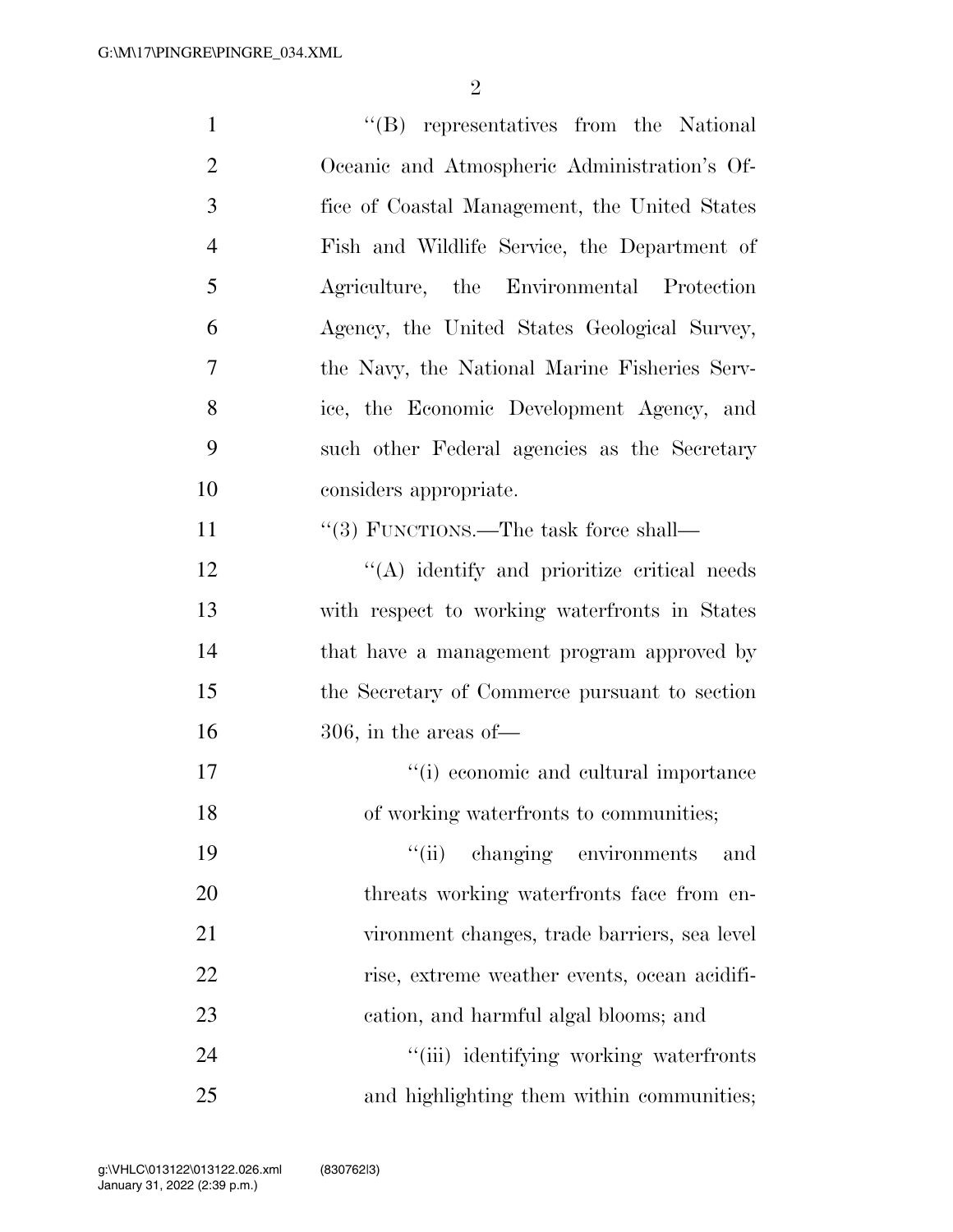| $\mathbf{1}$   | $\lq\lq (B)$ outline options, in coordination with        |
|----------------|-----------------------------------------------------------|
| $\overline{2}$ | coastal States and local stakeholders, to address         |
| 3              | such critical needs, including adaptation and             |
| $\overline{4}$ | mitigation where applicable;                              |
| 5              | $\lq\lq$ identify Federal agencies that are re-           |
| 6              | sponsible under existing law for addressing such          |
| 7              | critical needs; and                                       |
| 8              | "(D) recommend Federal agencies best                      |
| 9              | suited to address any critical needs for which            |
| 10             | no agency is responsible under existing law.              |
| 11             | "(4) INFORMATION TO BE CONSIDERED.—In                     |
| 12             | identifying and prioritizing policy gaps pursuant to      |
| 13             | paragraph $(3)$ , the task force shall consider the find- |
| 14             | ings and recommendations contained in section VI of       |
| 15             | the report entitled 'The Sustainable Working Water-       |
| 16             | fronts Toolkit: Final Report', dated March 2013.          |
| 17             | "(5) REPORT.—Not later than 18 months after               |
| 18             | the date of the enactment of this section, the task       |
| 19             | force shall submit a report to Congress on its find-      |
| 20             | ings.                                                     |
| 21             | "(6) IMPLEMENTATION.—The head of each                     |
| 22             | Federal agency identified in the report pursuant to       |
| 23             | paragraph $(3)(C)$ shall take such action as is nec-      |
| 24             | essary to implement the recommendations contained         |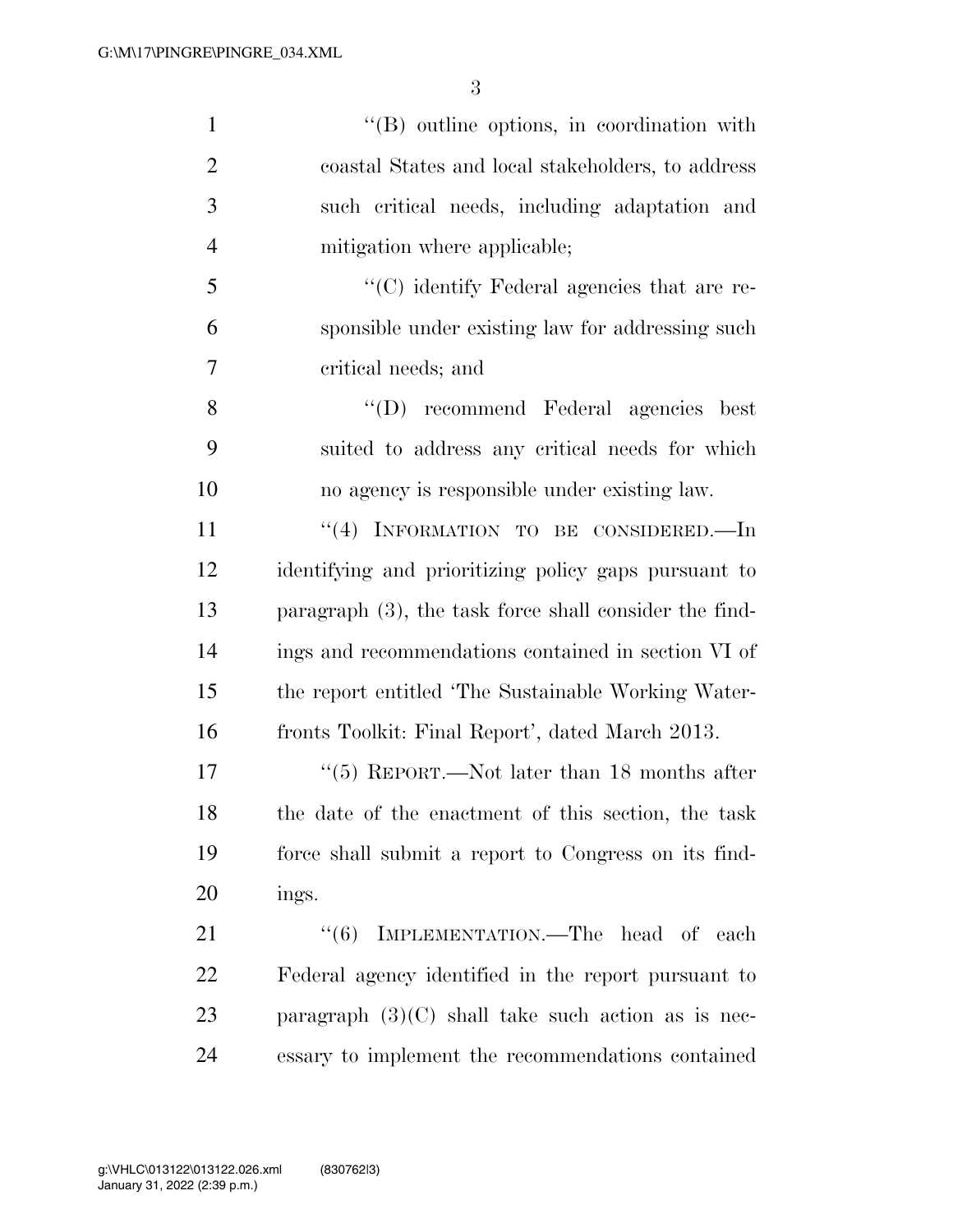- in the report by not later than 1 year after the date of the issuance of the report.
- ''(b) WORKING WATERFRONT GRANT PROGRAM.—

 ''(1) The Secretary shall establish a Working Waterfront Grant Program, in cooperation with ap- propriate State, regional, and other units of govern- ment, under which the Secretary may make a grant to any coastal State for the purpose of implementing a working waterfront plan approved by the Secretary under subsection (c).

11 ''(2) Subject to the availability of appropria- tions, the Secretary shall award matching grants under the Working Waterfronts Grant Program to coastal States with approved working waterfront plans through a regionally equitable, competitive funding process in accordance with the following:

17 ''(A) The Governor, or the lead agency designated by the Governor for coordinating the implementation of this section, where appro- priate in consultation with the appropriate local government, shall determine that the applica- tion is consistent with the State's or territory's approved coastal zone plan, program, and poli-cies prior to submission to the Secretary.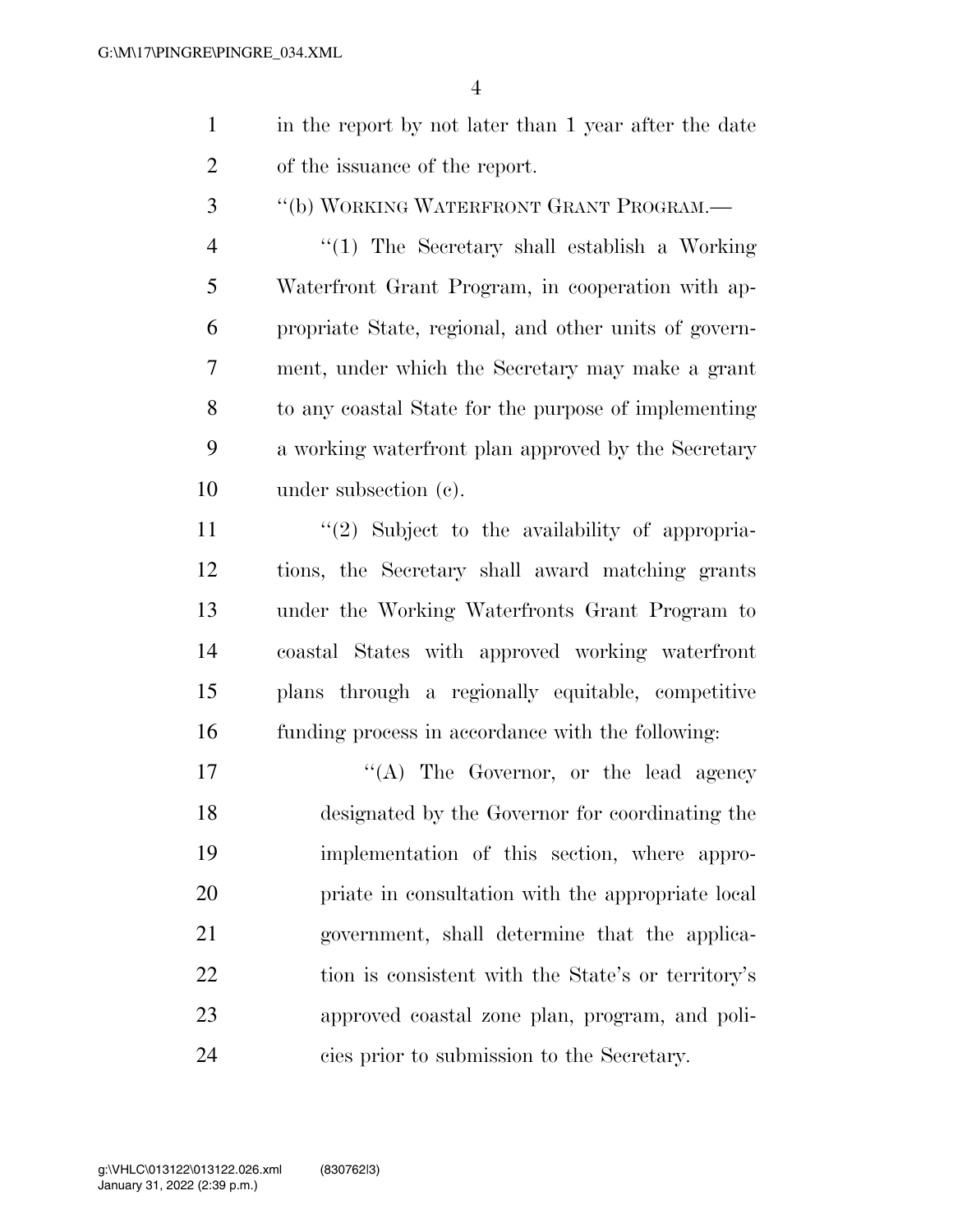| $\mathbf{1}$   | $\lq\lq (B)$ In developing guidelines under this        |
|----------------|---------------------------------------------------------|
| $\overline{2}$ | section, the Secretary shall consult with coastal       |
| 3              | States, other Federal agencies, and other inter-        |
| $\overline{4}$ | ested stakeholders with expertise in working            |
| 5              | waterfront planning.                                    |
| 6              | "(C) Coastal States may allocate grants to              |
| 7              | local governments, Indian Tribes, agencies, or          |
| $8\,$          | nongovernmental organizations eligible for as-          |
| 9              | sistance under this section.                            |
| 10             | $\cdot$ (3) In awarding a grant to a coastal State, the |
| 11             | Secretary shall consider—                               |
| 12             | $\lq\lq$ the economic, cultural, and historical         |
| 13             | significance of working waterfront to the coast-        |
| 14             | al State;                                               |
| 15             | $\lq\lq (B)$ the demonstrated working waterfront        |
| 16             | needs of the coastal State as outlined by a             |
| 17             | working waterfront plan approved for the coast-         |
| 18             | al State under subsection (c), and the value of         |
| 19             | the proposed project for the implementation of          |
| 20             | such plan;                                              |
| 21             | "(C) the ability to successfully leverage               |
| 22             | funds among participating entities, including           |
| 23             | Federal programs, regional organizations, State         |
| 24             | and other government units, landowners, cor-            |
| 25             | porations, or private organizations;                    |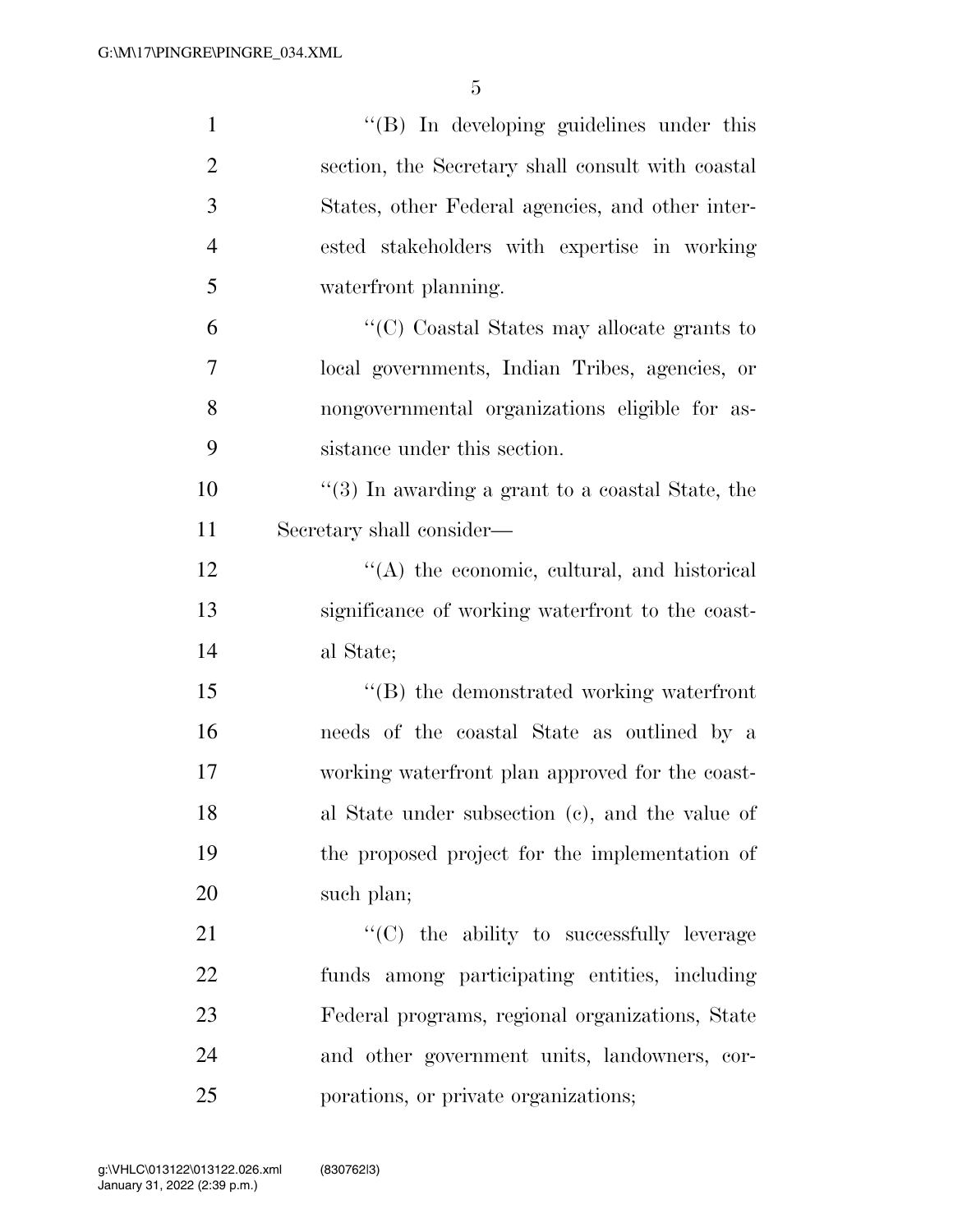$''(D)$  the potential for rapid turnover in the ownership of working waterfront in the coastal State, and where applicable the need for coastal States to respond quickly when prop- erties in existing or potential working water- front areas or public access areas as identified in the working waterfront plan submitted by the coastal State come under threat or become available; and  $\langle G \rangle$  the impact of the working waterfront plan approved for the coastal State under sub- section (c) on the coastal ecosystem and the users of the coastal ecosystem. 14 ''(4) The Secretary shall approve or reject an application for such a grant within 60 days after re- ceiving an application for the grant. 17 "(c) WORKING WATERFRONT PLANS.— 18 ''(1) To be eligible for a grant under subsection (b), a coastal State must submit and have approved by the Secretary a comprehensive working water- front plan in accordance with this subsection, or be in the process of developing such a plan and have an established working waterfront program at the State or local level, or the Secretary determines that an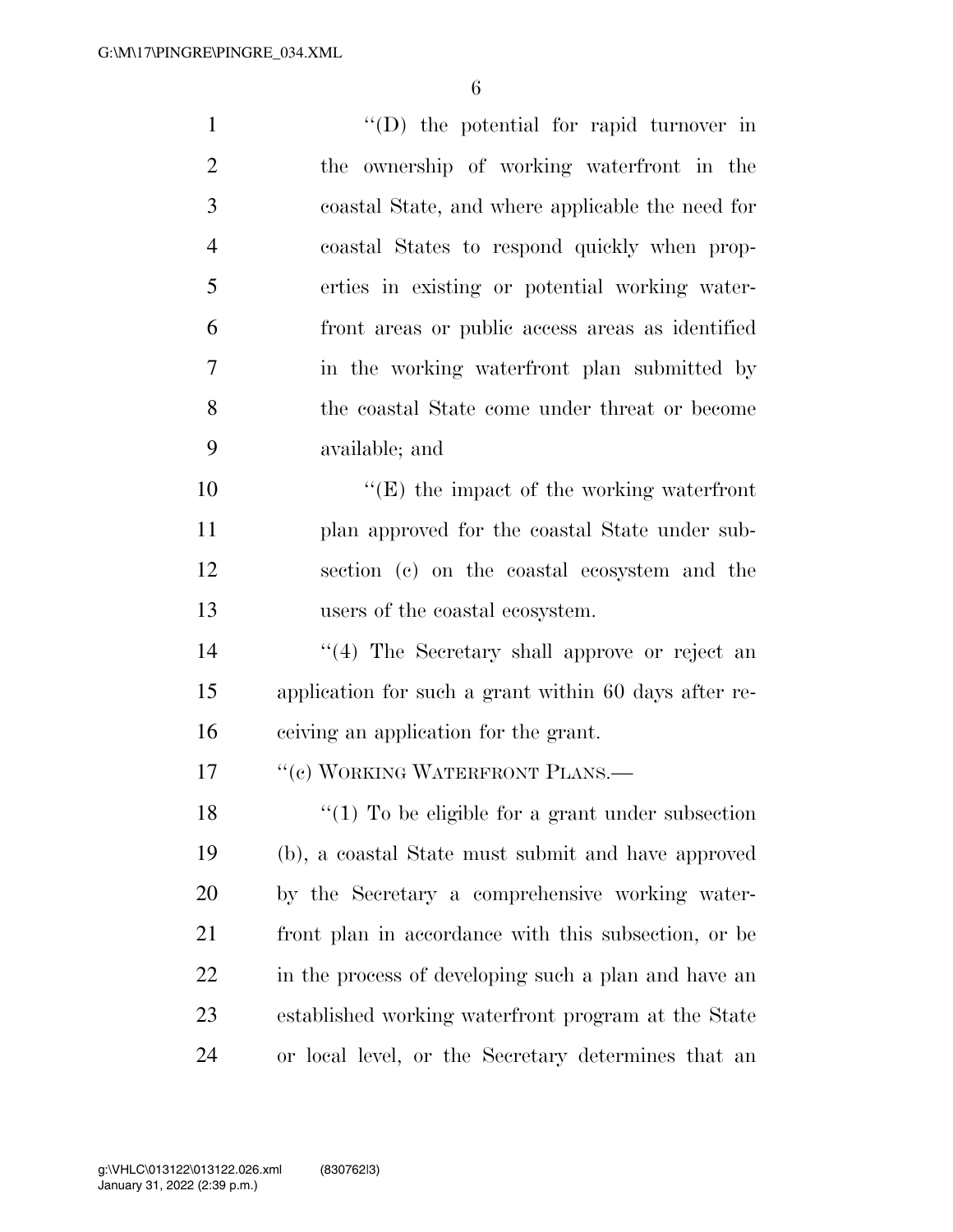| $\mathbf{1}$   | existing coastal land use plan for that State is in ac- |
|----------------|---------------------------------------------------------|
| $\overline{2}$ | cordance with this subsection.                          |
| 3              | $\lq(2)$ Such plan—                                     |
| $\overline{4}$ | $\lq\lq$ must provide for preservation and ex-          |
| 5              | pansion of access to coastal waters to persons          |
| 6              | engaged in commercial fishing, recreational             |
| 7              | fishing and boating businesses, aquaculture,            |
| 8              | boatbuilding, or other water-dependent, coastal-        |
| 9              | related business;                                       |
| 10             | $\lq\lq$ (B) shall include one or more of —             |
| 11             | "(i) an assessment of the economic,                     |
| 12             | social, cultural, and historic value of work-           |
| 13             | ing waterfront to the coastal State;                    |
| 14             | "(ii) a description of relevant State                   |
| 15             | and local laws and regulations affecting                |
| 16             | working waterfront in the geographic areas              |
| 17             | identified in the working waterfront plan;              |
| 18             | "(iii) identification of geographic                     |
| 19             | areas where working waterfronts are cur-                |
| 20             | rently under threat of conversion to uses               |
| 21             | incompatible with commercial and rec-                   |
| 22             | reational fishing, recreational fishing and             |
| 23             | boating businesses, aquaculture,                        |
| 24             | boatbuilding, or other water-dependent,                 |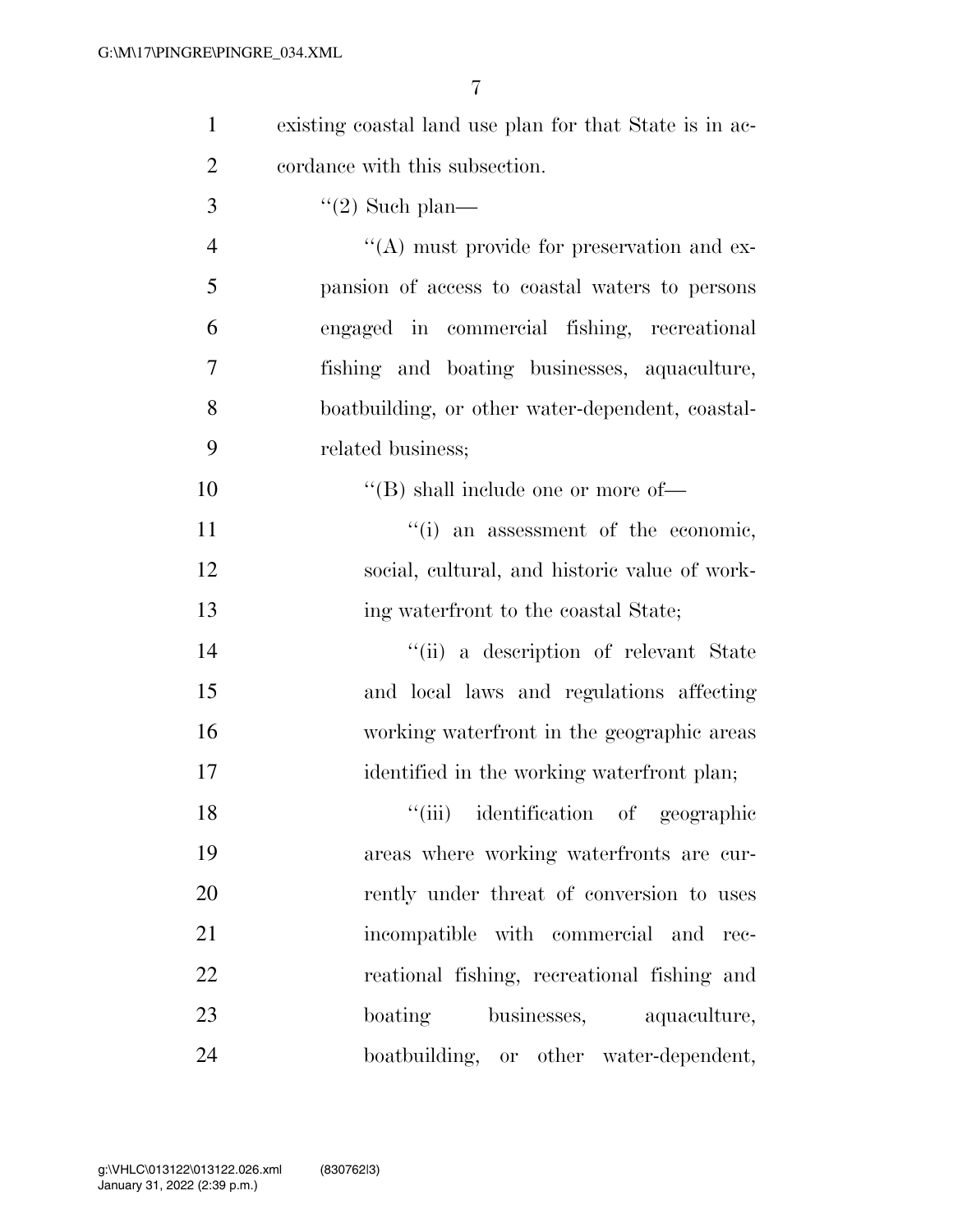coastal-related business, and the level of 2 that threat;

 $''(iv)$  identification of geographic areas with a historic connection to working wa- terfronts where working waterfronts are not currently available, and, where appro- priate, an assessment of the environmental impacts of any expansion or new develop- ment of working waterfronts on the coastal ecosystem;

 $''(v)$  identification of other working waterfront needs including improvements to existing working waterfronts and work-14 ing waterfront areas;

 ''(vi) a strategic and prioritized plan for the preservation, expansion, and im- provement of working waterfronts in the coastal State;

 ''(vii) for areas identified under clauses (iii), (iv), (v), and (vi), identifica- tion of current availability and potential for expansion of public access to coastal waters;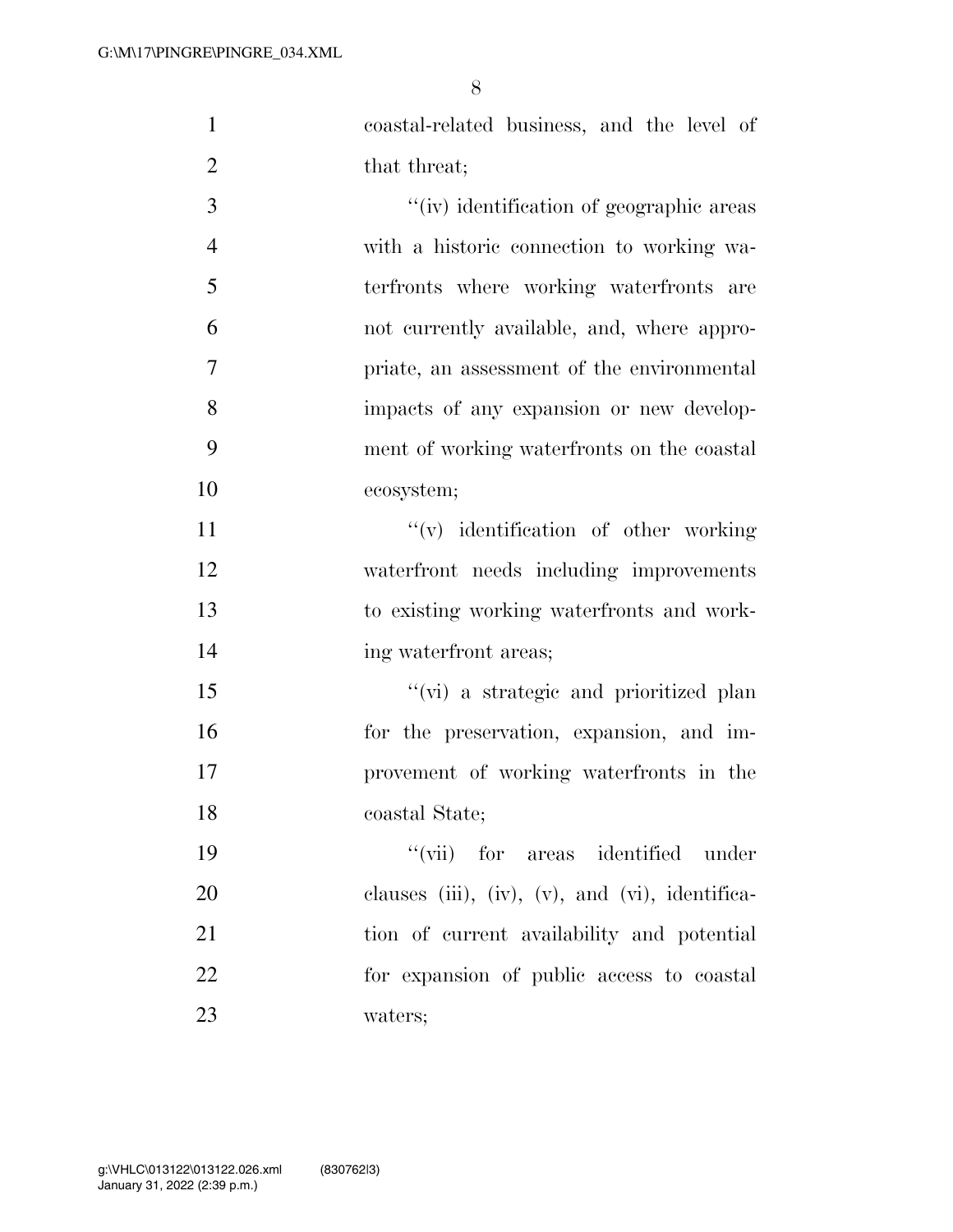| $\mathbf{1}$   | "(viii) a description of the degree of              |
|----------------|-----------------------------------------------------|
| $\overline{2}$ | community support for such strategic plan;          |
| 3              | and                                                 |
| $\overline{4}$ | "(ix) a contingency plan for properties             |
| 5              | that revert to the coastal State pursuant to        |
| 6              | determinations made by the coastal State            |
| $\overline{7}$ | under subsection $(g)(4)(C)$ ;                      |
| 8              | "(C) may include detailed environmental             |
| 9              | impacts on working waterfronts, including haz-      |
| 10             | ards, sea level rise, inundation exposure, and      |
| 11             | other resiliency issues;                            |
| 12             | $\lq\lq$ (D) may be part of the management pro-     |
| 13             | gram approved under section 306;                    |
| 14             | $\lq\lq(E)$ shall utilize to the maximum extent     |
| 15             | practicable existing information contained in       |
| 16             | relevant surveys, plans, or other strategies to     |
| 17             | fulfill the information requirements under this     |
| 18             | paragraph; and                                      |
| 19             | $\lq\lq(F)$ shall incorporate the policies and reg- |
| 20             | ulations adopted by communities under local         |
| 21             | working waterfront plans or strategies in exist-    |
| 22             | ence before the date of the enactment of this       |
| 23             | section.                                            |
| 24             | $\cdot$ (3) A working waterfront plan—              |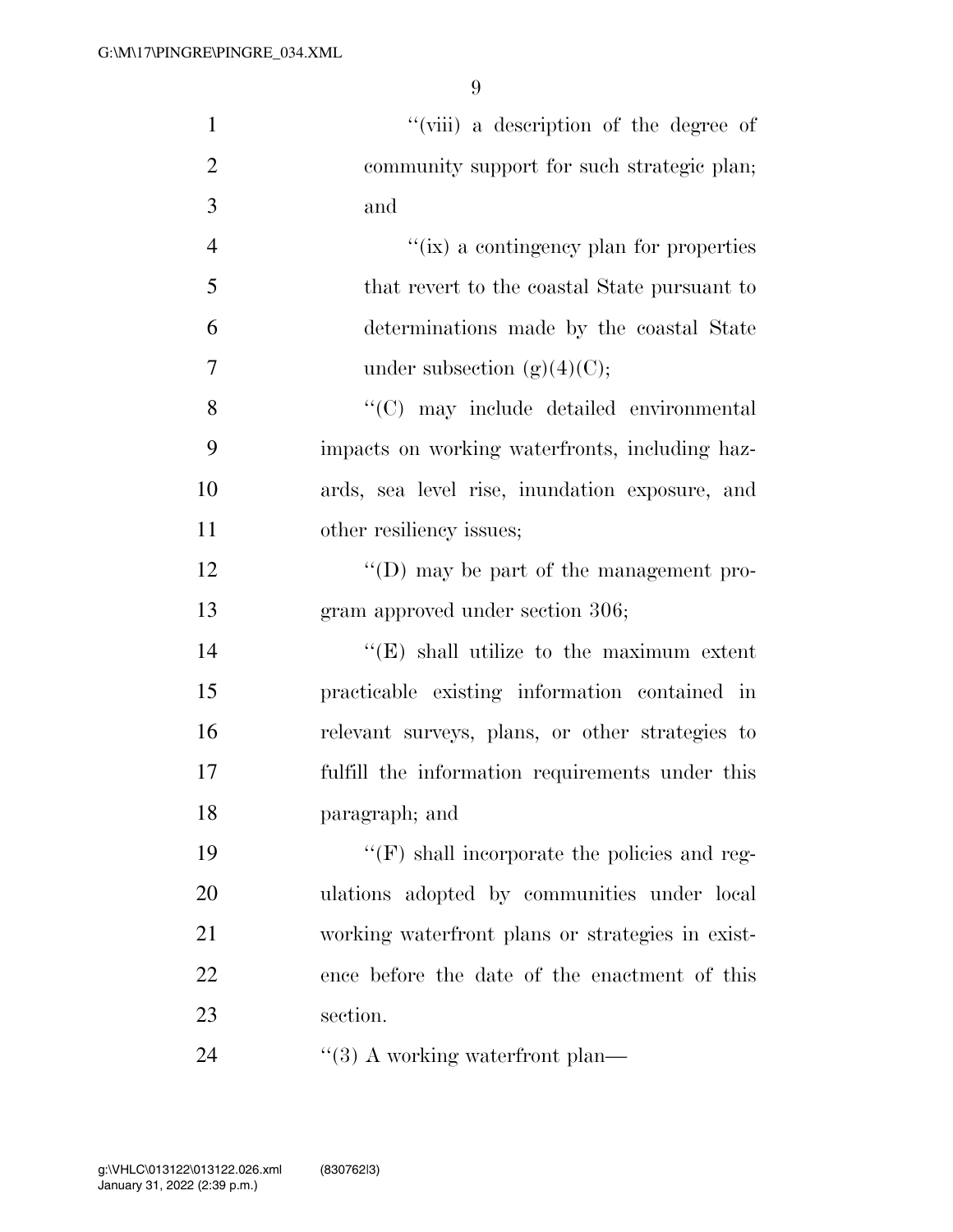| $\mathbf{1}$   | $\lq\lq$ shall be effective for purposes of this   |
|----------------|----------------------------------------------------|
| $\overline{2}$ | section for the 5-year period beginning on the     |
| 3              | date it is approved by the Secretary;              |
| $\overline{4}$ | "(B) must be updated and re-approved by            |
| 5              | the Secretary before the end of such period; and   |
| 6              | $\lq\lq$ (C) shall be complimentary to and incor-  |
| 7              | porate the policies and objectives of regional or  |
| 8              | local working waterfront plans as in effect be-    |
| 9              | fore the date of enactment of this section or as   |
| 10             | subsequently revised.                              |
| 11             | $\lq(4)$ The Secretary may—                        |
| 12             | "(A) award planning grants to coastal              |
| 13             | States for the purpose of developing or revising   |
| 14             | comprehensive working waterfront plans; and        |
| 15             | $\lq\lq (B)$ award grants consistent with the pur- |
| 16             | poses of this section to States undertaking the    |
| 17             | working waterfront planning process under this     |
| 18             | section, for the purpose of preserving and pro-    |
| 19             | tecting working waterfronts during such proc-      |
| 20             | ess.                                               |
| 21             | "(5) Any coastal State applying for a working      |
| 22             | waterfront grant under this title shall—           |
| 23             | "(A) develop a working waterfront plan,            |
| 24             | using a process that involves the public and       |
| 25             | those with an interest in the coastal zone;        |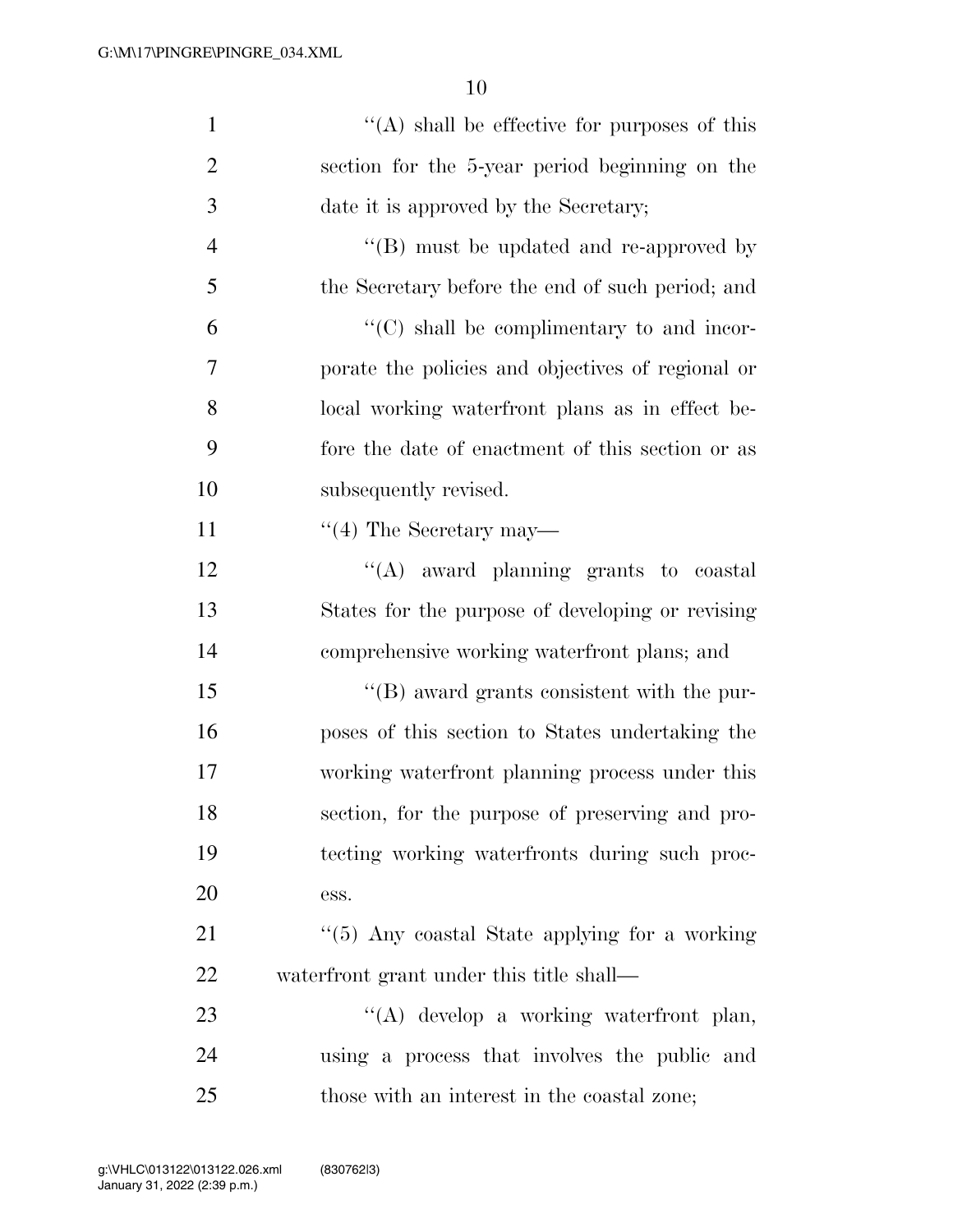''(B) coordinate development and imple- mentation of such a plan with other coastal management programs, regulations, and activi- ties of the coastal State; and ''(C) if the coastal State allows qualified holders (other than the coastal State) to enter into working waterfront covenants, provide as part of the working waterfront plan under this subsection a mechanism or procedure to ensure that the qualified holders are complying their

enant.

13 ""(d) USES, TERMS, AND CONDITIONS.—

14 ''(1) Each grant made by the Secretary under this section shall be subject to such terms and condi- tions as may be appropriate to ensure that the grant is used for purposes consistent with this section.

duties to enforce the working waterfront cov-

18  $\frac{1}{2}$  A grant under this section may be used— 19  $"({\rm A})$  to acquire a working waterfront, or an interest in a working waterfront;

21 ''(B) to make improvements to a working waterfront, including the construction or repair of wharfs, boat ramps, or related facilities; or

24  $\cdot$  (C) for necessary climate adaptation miti-gation.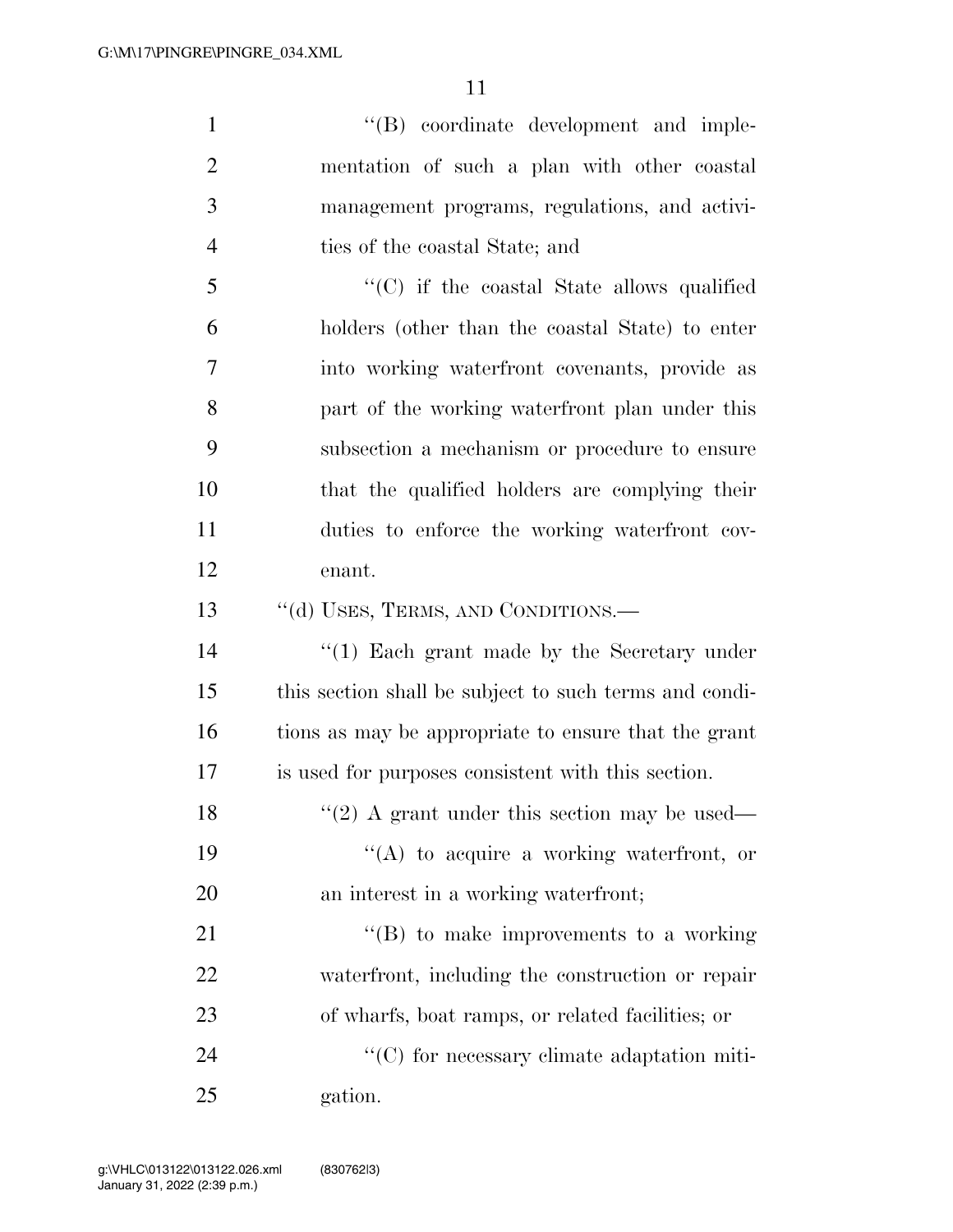''(e) PUBLIC ACCESS REQUIREMENT.—A working waterfront project funded by grants made under this sec- tion must provide for expansion, improvement, or preser- vation of reasonable and appropriate public access to coastal waters at or in the vicinity of a working water- front, except for commercial fishing or other industrial ac- cess points where the coastal State determines that public access would be unsafe.

9 "(f) LIMITATIONS.

 $\frac{u(1)}{2}$  Except as provided in paragraph (2), a grant awarded under this section may be used to purchase working waterfront or an interest in work- ing waterfront, including an easement, only from a willing seller and at fair market value.

15 ''(2) A grant awarded under this section may be used to acquire working waterfront or an interest in working waterfront at less than fair market value only if the owner certifies to the Secretary that the sale is being entered into willingly and without coer-cion.

21 ''(3) No Federal, State, or local entity may ex- ercise the power of eminent domain to secure title to any property or facilities in connection with a project carried out under this section.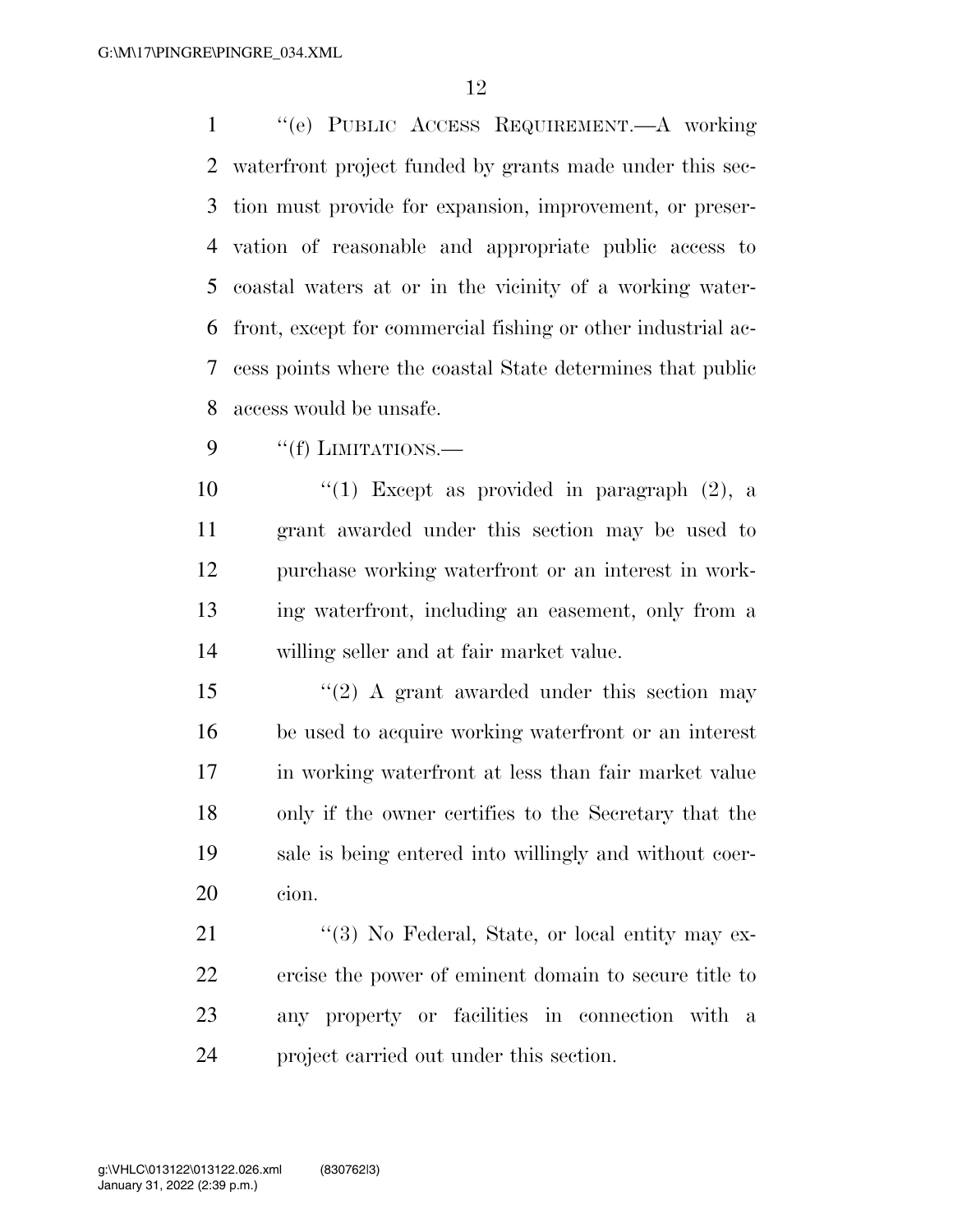"(g) ALLOCATION OF GRANTS TO LOCAL GOVERN-MENTS AND OTHER ENTITIES.—

 ''(1) The Secretary shall encourage coastal States to broadly allocate amounts received as grants under this section among working water- fronts identified in working waterfront plans ap-proved under subsection (c).

8 "(2) Subject to the approval of the Secretary, a coastal State may, as part of an approved working waterfront plan, designate as a qualified holder any unit of State or local government or nongovern- mental organization, if the coastal State is ulti- mately responsible for ensuring that the property will be managed in a manner that is consistent with the purposes for which the land entered into the pro-gram.

17 ''(3) A coastal State or a qualified holder des- ignated by a coastal State may allocate to a unit of local government, nongovernmental organization, fishing cooperative, or other entity, a portion of any grant made under this section for the purpose of carrying out this section, except that such an alloca- tion shall not relieve the coastal State of the respon-sibility for ensuring that any funds so allocated are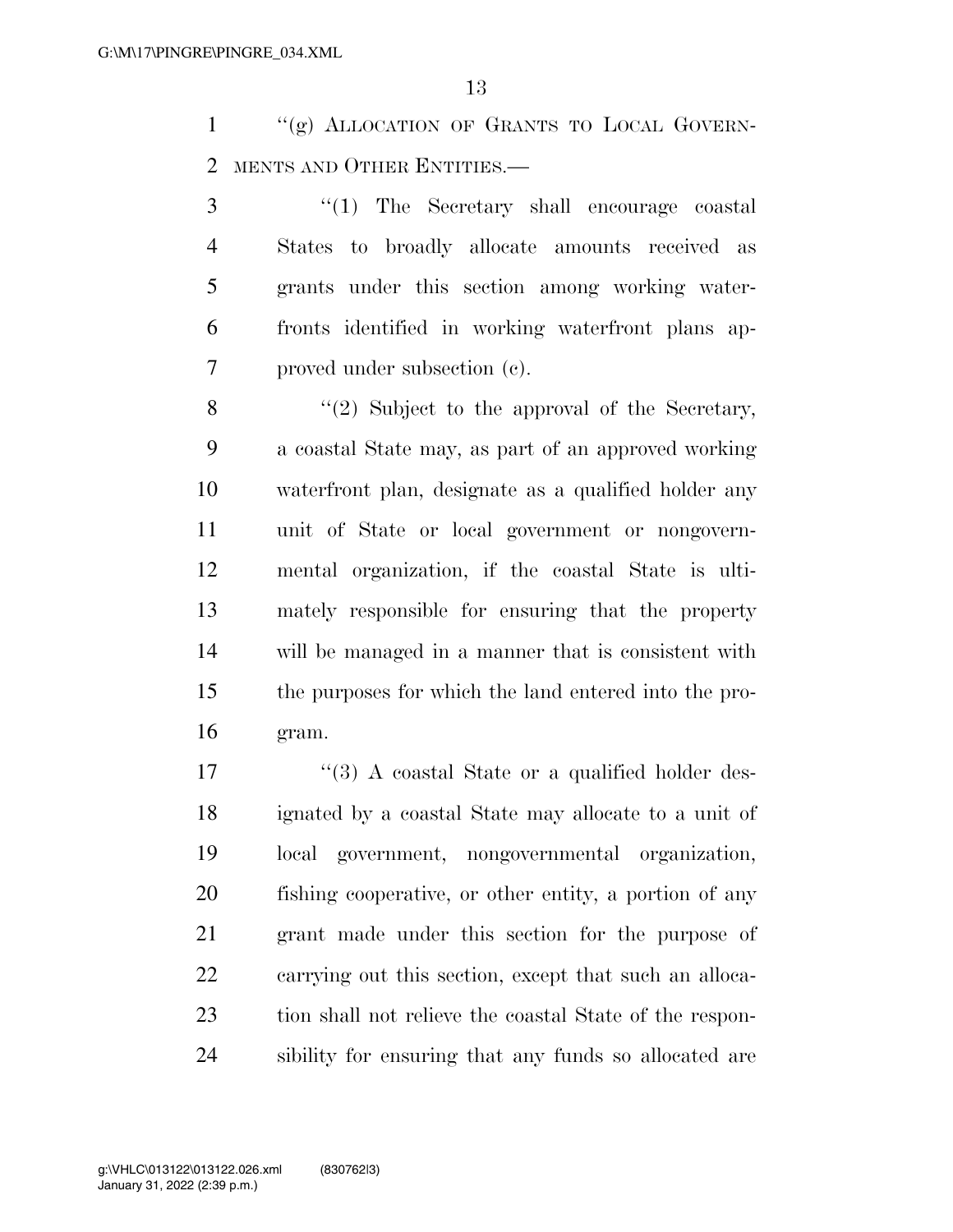| $\mathbf{1}$   | applied in furtherance of the coastal State's ap-      |
|----------------|--------------------------------------------------------|
| $\overline{2}$ | proved working waterfront plan.                        |
| 3              | "(4) A qualified holder may hold title to or in-       |
| $\overline{4}$ | terest in property acquired under this section, except |
| 5              | $that-$                                                |
| 6              | $\lq\lq$ (A) all persons holding title to or interest  |
| $\overline{7}$ | in working waterfront affected by a grant under        |
| 8              | this section, including a qualified holder, private    |
| 9              | citizen, private business, nonprofit organization,     |
| 10             | fishing cooperative, or other entity, shall enter      |
| 11             | into a working waterfront covenant;                    |
| 12             | "(B) such covenant shall be held by the                |
| 13             | coastal State or a qualified holder designated         |
| 14             | under paragraph $(2)$ ;                                |
| 15             | "(C) if the coastal State determines, on               |
| 16             | the record after an opportunity for a hearing,         |
| 17             | that the working waterfront covenant has been          |
| 18             | violated—                                              |
| 19             | "(i) all right, title, and interest in and             |
| 20             | to the working waterfront covered by such              |
| 21             | covenant shall, except as provided in sub-             |
| 22             | paragraph $(D)$ , revert to the coastal State;         |
| 23             | and                                                    |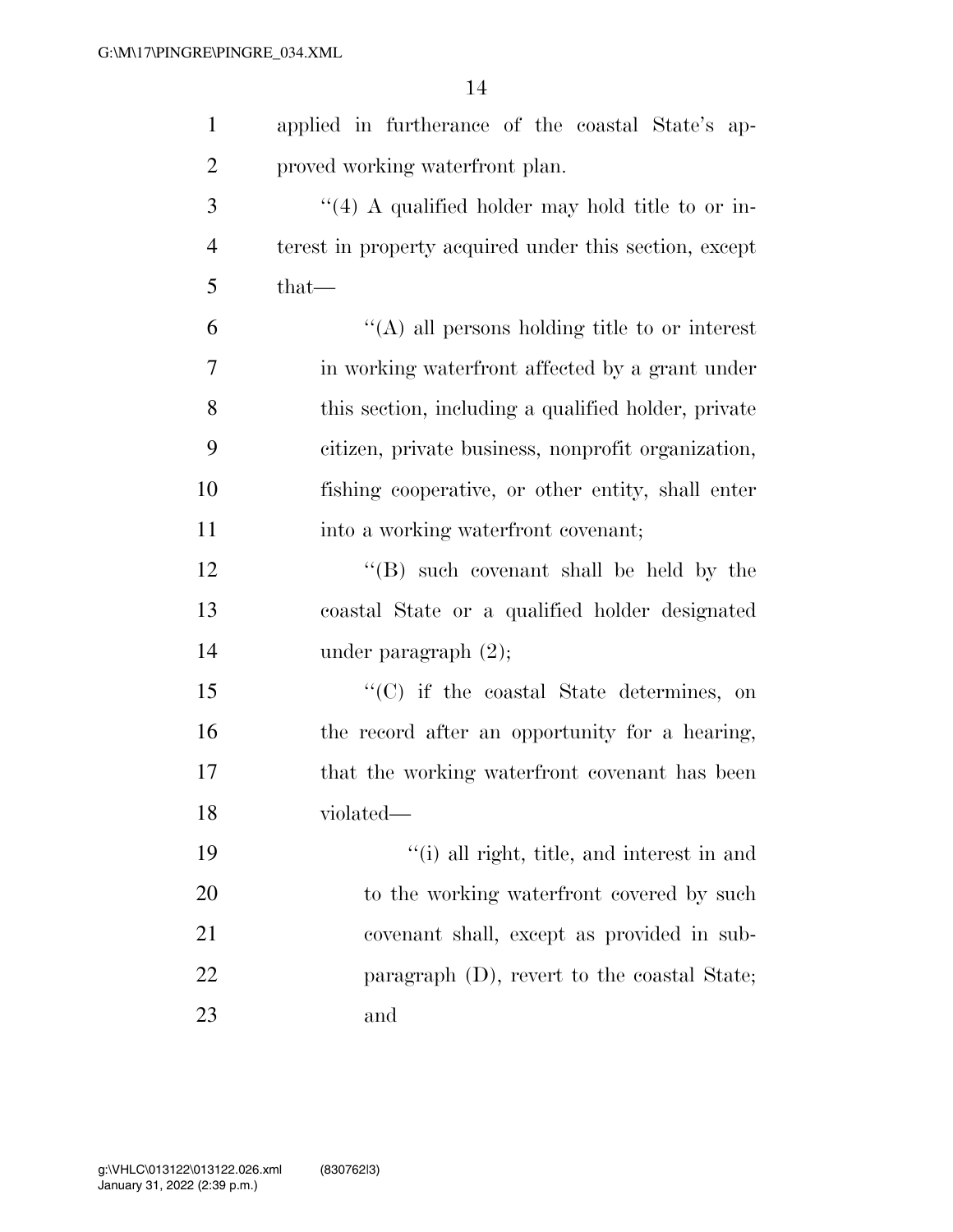| $\mathbf{1}$   | "(ii) the coastal State shall have the                |
|----------------|-------------------------------------------------------|
| $\overline{2}$ | right of immediate entry onto the working             |
| 3              | waterfront;                                           |
| $\overline{4}$ | $\lq\lq$ ) if a coastal State makes a determina-      |
| 5              | tion under subparagraph (C), the coastal State        |
| 6              | may convey or authorize the qualified holder to       |
| 7              | convey the working waterfront or interest in          |
| 8              | working waterfront to another qualified holder;       |
| 9              | and                                                   |
| 10             | $\lq\lq(E)$ nothing in this subsection waives any     |
| 11             | legal requirement under any Federal or State          |
| 12             | law.                                                  |
| 13             | "(h) MATCHING CONTRIBUTIONS.—                         |
| 14             | "(1) Except as provided in paragraph $(2)$ , the      |
| 15             | Secretary shall require that each coastal State that  |
| 16             | receives a grant under this section, or a qualified   |
| 17             | holder designated by that coastal State under sub-    |
| 18             | section (g), shall provide matching funds in an       |
| 19             | amount equal to at least 25 percent of the total cost |
| 20             | of the project carried out with the grant.            |
| 21             | $"(2)$ The Secretary may waive the application        |
| 22             | of paragraph (1) for any qualified holder that is an  |
| 23             | underserved community, a community that has an        |
| 24             | inability to draw on other sources of funding because |
| 25             | of the small population or low income of the commu-   |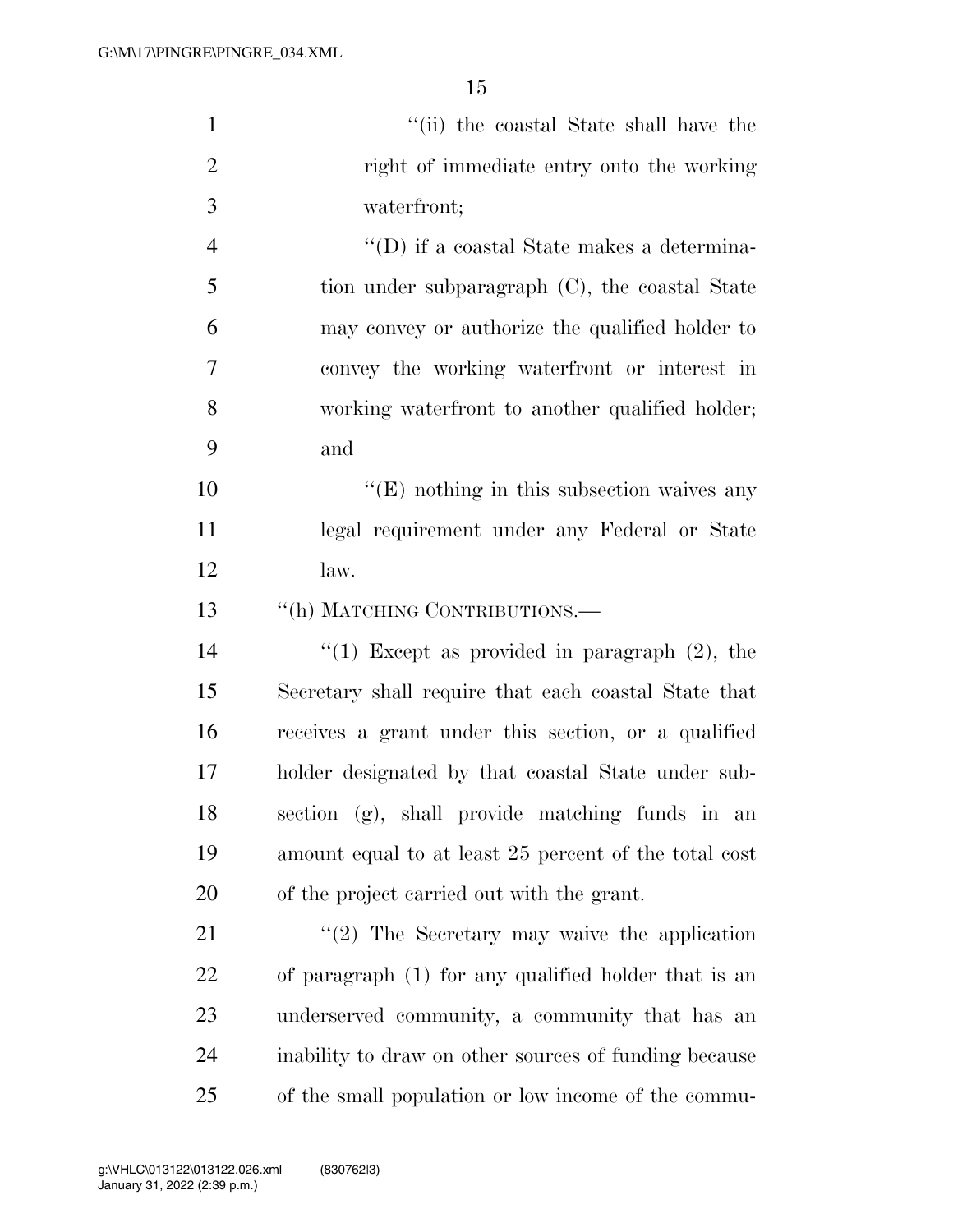nity, or for other reasons the Secretary considers ap-propriate.

3 "(3) A local community designated as a quali- fied holder under subsection (g) may utilize funds or other in-kind contributions donated by a nongovern- mental partner to satisfy the matching funds re-quirement under this subsection.

8 ''(4) As a condition of receipt of a grant under this section, the Secretary shall require that a coast- al State provide to the Secretary such assurances as the Secretary determines are sufficient to dem- onstrate that the share of the cost of each eligible project that is not funded by the grant awarded under this section has been secured.

 ''(5) If financial assistance under this section represents only a portion of the total cost of a project, funding from other Federal sources may be applied to the cost of the project. Each portion shall be subject to match requirements under the applica-ble provision of law.

21 ''(6) The Secretary shall treat as non-Federal match the value of a working waterfront or interest in a working waterfront, including conservation and other easements, that is held in perpetuity by a qualified holder, if the working waterfront or inter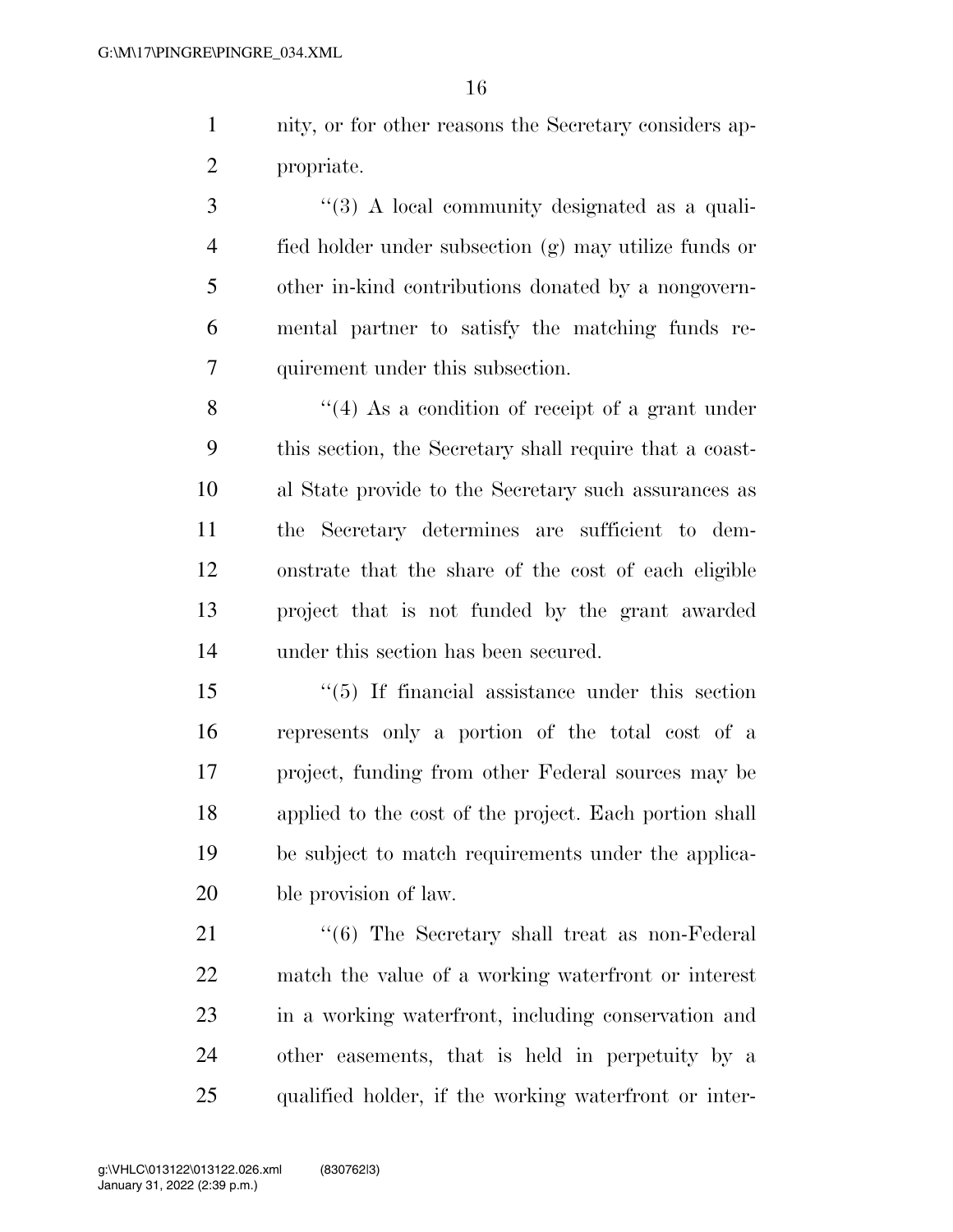est is identified in the application for the grant and acquired by the qualified holder within 3 years of the grant award date, or within 3 years after the submission of the application and before the end of the grant award period. Such value shall be deter- mined by an appraisal performed at such time before the award of the grant as the Secretary considers appropriate.

9 "(7) The Secretary shall treat as non-Federal match the costs associated with acquisition of a working waterfront or an interest in a working wa- terfront, and the costs of restoration, enhancement, or other improvement to a working waterfront, if the activities are identified in the project application and the costs are incurred within the period of the grant award, or, for working waterfront described in para- graph (6), within the same time limits described in that paragraph. These costs may include either cash or in-kind contributions.

20 "(i) LIMIT ON ADMINISTRATIVE COSTS.—No more than 5 percent of the funds made available to the Sec- retary under this section may be used by the Secretary for planning or administration of the program under this section.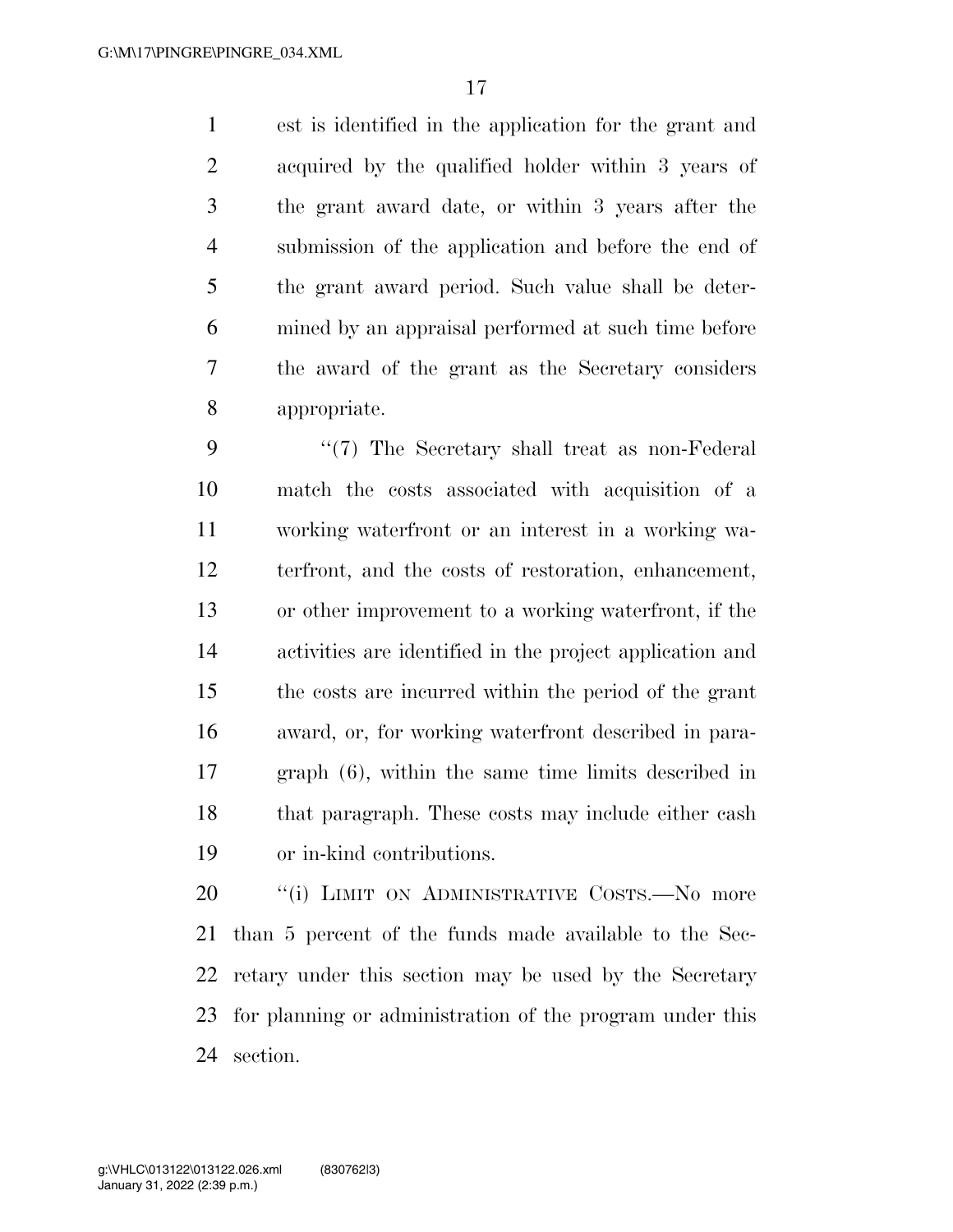''(j) OTHER TECHNICAL AND FINANCIAL ASSIST-ANCE.—

 ''(1) Up to 5 percent of the funds appropriated under this section may be used by the Secretary for purposes of providing technical assistance as de-scribed in this subsection.

7  $\text{``(2)}$  The Secretary shall—

 ''(A) provide technical assistance to coastal States and local governments in identifying and obtaining other sources of available Federal technical and financial assistance for the devel- opment and revision of a working waterfront plan and the implementation of an approved working waterfront plan;

 $\langle$  (B) provide technical assistance to States and local governments for the development, im- plementation, and revision of comprehensive working waterfront plans, which may include, subject to the availability of appropriations, planning grants and assistance, pilot projects, feasibility studies, research, and other projects necessary to further the purposes of this sec-tion;

24 ''(C) assist States in developing other tools to protect working waterfronts;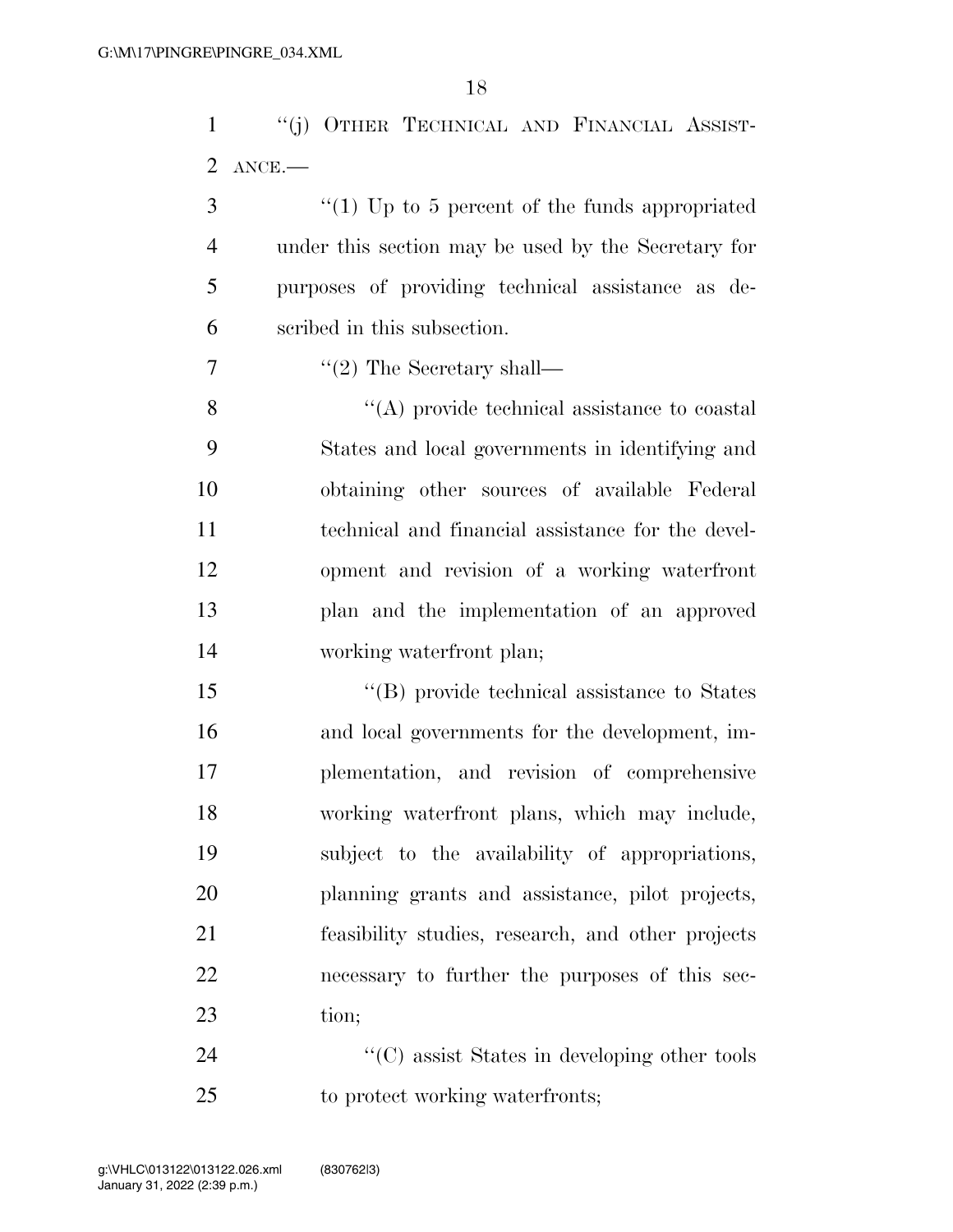''(D) collect and disseminate to States guidance for best storm water management practices in regards to working waterfronts;  $''(E)$  provide technical assistance to States and local governments on integrating resilience planning into working waterfront preservation efforts; and ''(F) collect and disseminate best practices on working waterfronts and resilience planning.

 ''(k) OTHER REQUIREMENTS.— All laborers and me- chanics employed by contractors or subcontractors in the performance of construction, alteration or repair work car- ried out, in whole or in part, with financial assistance made available under this section shall be paid wages at rates not less than those prevailing on projects of a char- acter similar in the locality as determined by the Secretary of Labor in accordance with subchapter IV of chapter 31 of title 40, United States Code. With respect to the labor standards specified in this section, the Secretary of Labor shall have the authority and functions set forth in Reorga- nization Plan Numbered 14 of 1950 (64 Stat. 1267; 5 U.S.C. App.) and section 3145 of title 40, United States Code.

''(l) REPORTS.—

25  $\frac{1}{2}$  The Secretary shall—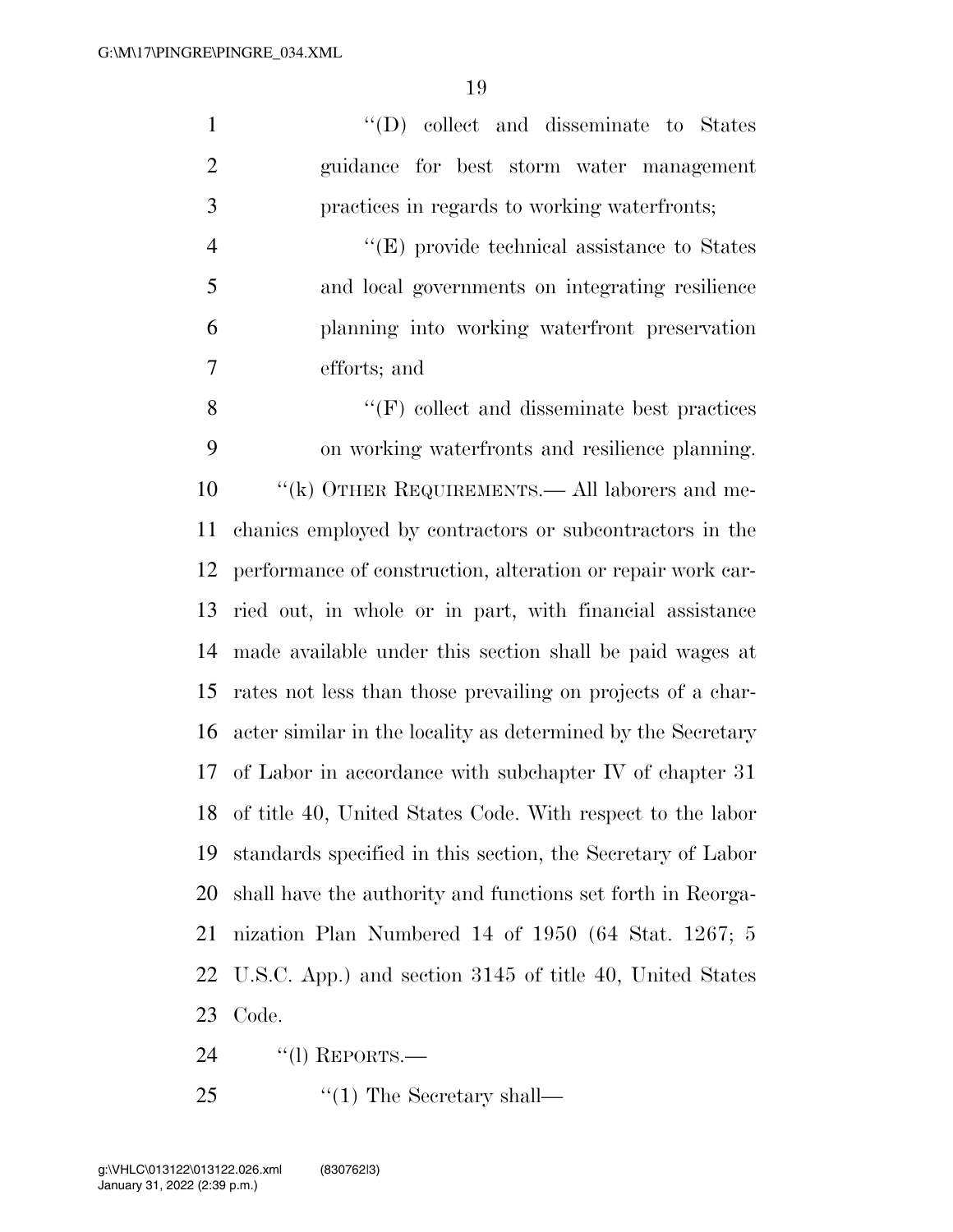| $\mathbf{1}$   | $\lq\lq$ develop performance measures to              |
|----------------|-------------------------------------------------------|
| $\overline{2}$ | evaluate and report on the effectiveness of the       |
| 3              | program under this section in accomplishing the       |
| $\overline{4}$ | purpose of this section; and                          |
| 5              | $\lq\lq (B)$ submit to Congress a biennial report     |
| 6              | that includes such evaluations, an account of all     |
| 7              | expenditures, and descriptions of all projects        |
| 8              | carried out using grants awarded under this           |
| 9              | section.                                              |
| 10             | $\lq(2)$ The Secretary may submit the biennial re-    |
| 11             | port under paragraph $(1)(B)$ by including it in the  |
| 12             | biennial report required under section 316.           |
| 13             | "(m) DEFINITIONS.—In this section:                    |
| 14             | " $(1)$ The term 'qualified holder' means a coast-    |
| 15             | al State or a unit of local or coastal State govern-  |
| 16             | ment or a non-State organization designated by a      |
| 17             | coastal State under subsection (g).                   |
| 18             | $"(2)$ The term 'Secretary' means the Secretary,      |
| 19             | acting through the National Oceanic and Atmos-        |
| 20             | pheric Administration.                                |
| 21             | $\lq(3)$ The term 'working waterfront' means real     |
| 22             | property (including support structures over water     |
| 23             | and other facilities) that provides access to coastal |
| 24             | waters to persons engaged in commercial and rec-      |
| 25             | reational fishing, recreational fishing and boating   |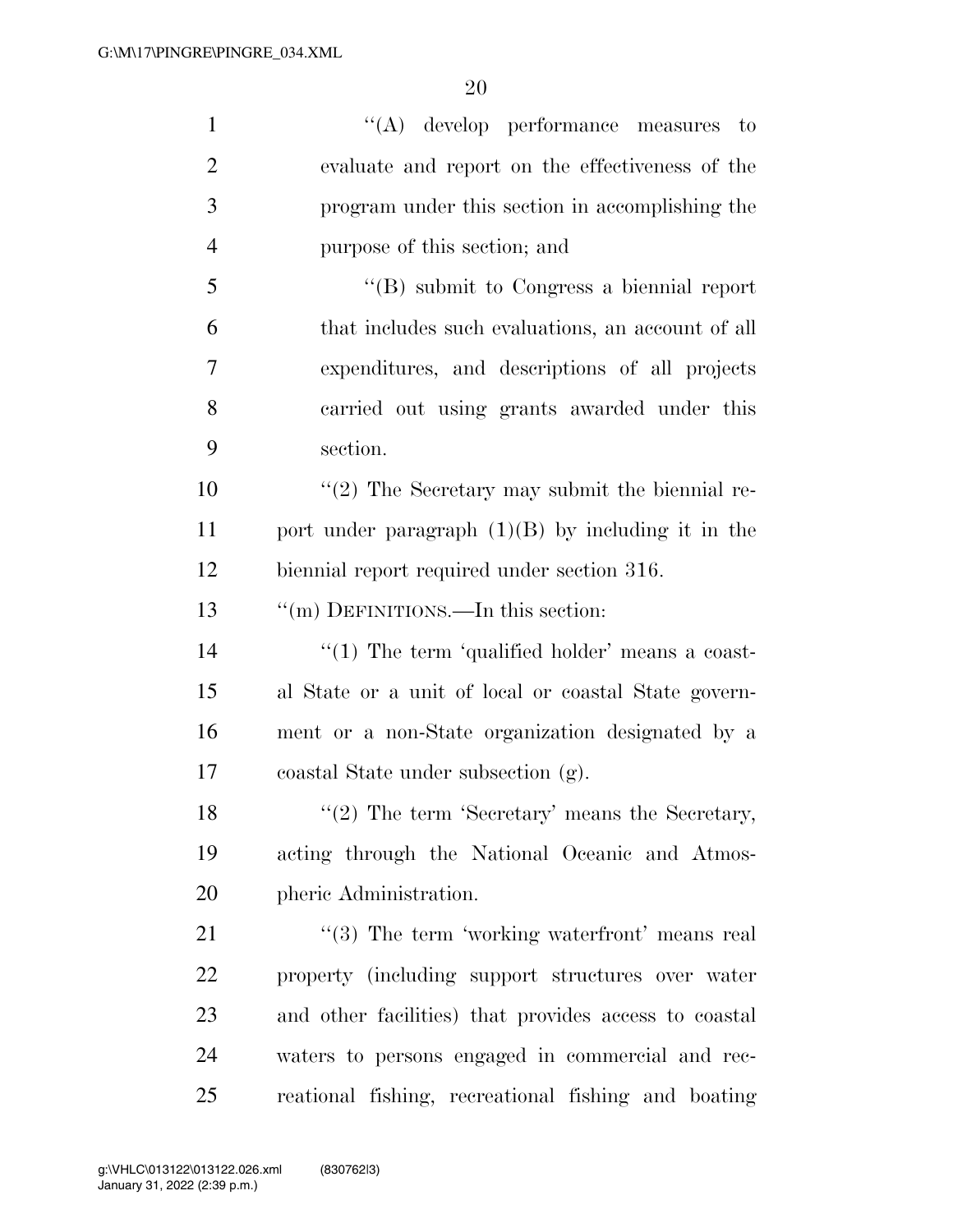| $\mathbf{1}$   | businesses, boatbuilding, aquaculture, or other       |
|----------------|-------------------------------------------------------|
| $\overline{2}$ | water-dependent, coastal-related business and is      |
| 3              | used for, or that supports, commercial and rec-       |
| $\overline{4}$ | reational fishing, recreational fishing and boating   |
| 5              | businesses, boatbuilding, aquaculture, or other       |
| 6              | water-dependent, coastal-related business.            |
| 7              | "(4) The term 'working waterfront covenant'           |
| 8              | means an agreement in recordable form between the     |
| 9              | owner of working waterfront and one or more quali-    |
| 10             | fied holders, that provides such assurances as the    |
| 11             | Secretary may require that—                           |
| 12             | $\lq\lq$ the title to or interest in the working      |
| 13             | waterfront will be held by a grant recipient or       |
| 14             | qualified holder in perpetuity, except as pro-        |
| 15             | vided in subparagraph (C);                            |
| 16             | "(B) the working waterfront will be man-              |
| 17             | aged in a manner that is consistent with the          |
| 18             | purposes for which the property is acquired           |
| 19             | pursuant to this section, and the property will       |
| 20             | not be converted to any use that is inconsistent      |
| 21             | with the purpose of this section;                     |
| 22             | $\lq\lq$ (C) if the title to or interest in the work- |
| 23             | ing waterfront is sold or otherwise exchanged—        |
| 24             | "(i) all working waterfront owners                    |
| 25             | and qualified holders involved in such sale           |